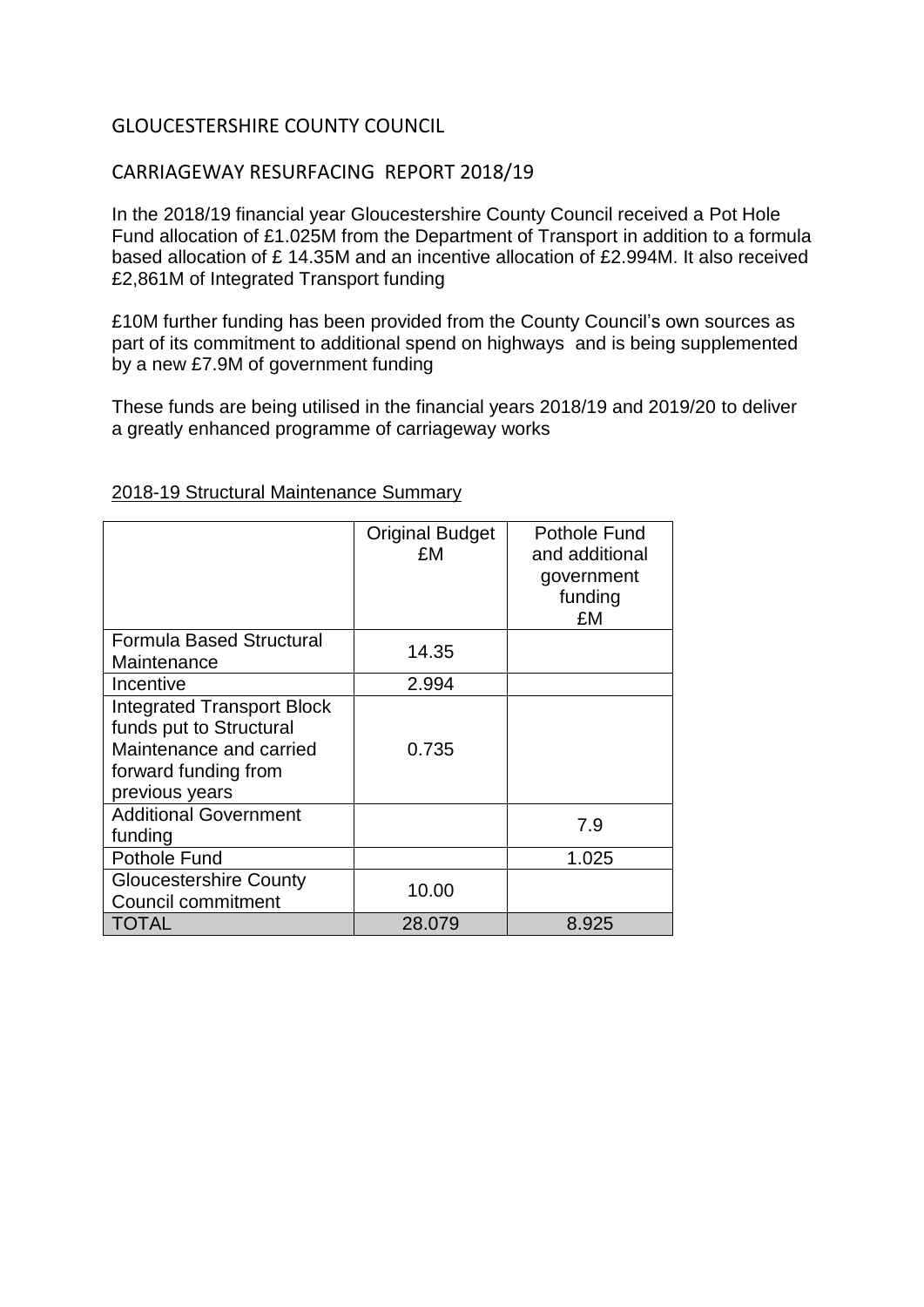Carriageway Schemes being undertaken so far using these funds (along with a very large number of localised repairs) are:-

 B4066 Crawley Hill Jct with 3/262 Bath Road, Nympsfield 3/8010 Tuffley Lane 3/85 Hyde Lane (rural part) Cheltenham (Phase 3) 3047 3/9039 Arle Road Cheltenham (Merriville Rd to Enterprise Way) A38 Finlay Road & St Barnabas R/bt, Gloucester A417 Over Causeway Gloucester (Town Ham) A430 Bruton Way & Trier Way Gloucester A4302 Metz Way, Morrisons to Asda A4135 Cam Pitch (B4060 Jct to Manor Ave) Dursley 3/326 Station Road & Maybrook Street, Berkley A419 Ebley By-pass B4073 Upton Hill (Churchfield Road to Hazel Grove), Upton St Leonards (3359) 3/213 Bread Street (The Lane to Humphreys End) Ruscombe 3332 3/268 Butterrow Hill, Rodborough 4/1501 Barnhill Farm Road, Bagpath, Kingscote Salperton Rd from Chelt Rd to Hazleton A417 to Birdlip Village A4136 Nailbridge to Plump Hill A48 High Street, Newnham A48 Stroat, Wibdon Farm Stroat to Tidenham 3/355 New Road Blakeney Phase 1 3/12 Whitecroft Road, Bream (High St to B4234 Jct) A4136 Mireystock to Five Acres Phase 2 A48 Jordan Hill & Wintles Hill, Westbury-on-Severn 4/378 Lake Ln & 4/5437 Lake Cl Churcham B4078 EveshamRd&WinchcombeRd Toddington B4632 Cleeve Hill (Southam junction to Cleeve Hill garage) B4634 Old Gloucester Rd Staverton (C82 Jct to M5 Bridge) 3/66 Two Hedges Rd Woodmancote 5/317 Longridge Lane, Ashelworth A38 Eastern Avenue Glos (Metz Way Jct) 3/328 The Square, Stow-on-the-Wold A417 St Oswalds Road Gloucester A4136 Lower Lane to Beech Ave Coleford A4151 Broad St/ Church St Littledean A4151 Steam Mills Road Cinderford A4151 Elton Road Newnham Section 1 A4151 Littledean Relton Rd Section 2 A38 Bristol Road Cam - Section 2 A38 Bristol Road Berkeley (Sect 3) A435 Cheltenham Rd Cobberley Sect 1 A435 Chelt Rd, Cobberley Section 2 A435 Cirencester Rd Cheltenham - Sect 1 A4019 Tewkesbury Road - Section 1a Eastbound A46 Stroud Road A46 Stroud Road Nailsworth A46 Dudbridge Road A46 Winchcombe Street Cheltenham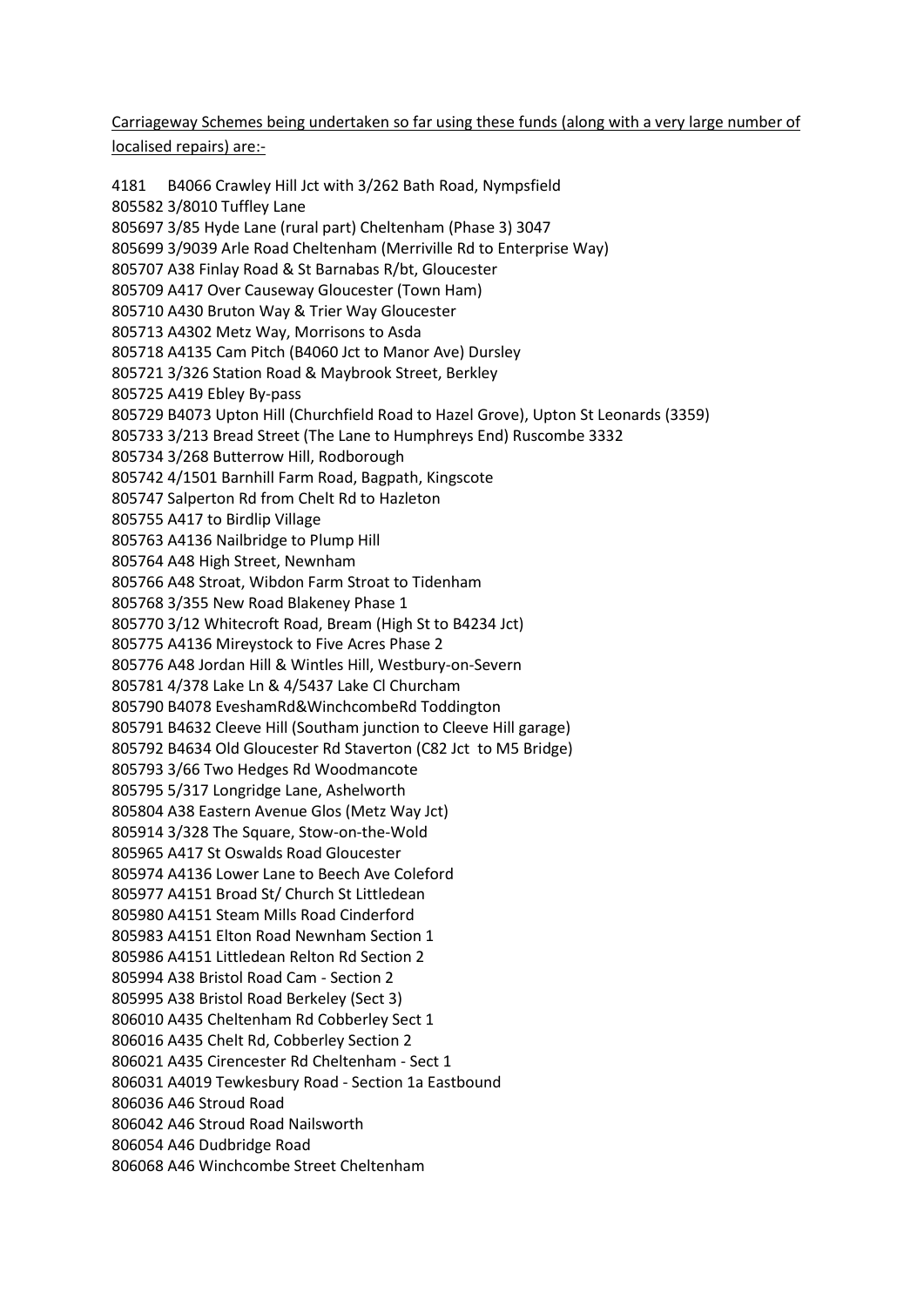A46 Shurdington Road Cheltenham A40 London Road Dowdeswell Reservoir A40 London Rd, Windrush to Sherbourne (Section 3) A40 London Road Andoversford A40 Montpellier Terrace A4171 Paganhill Lane Cainscross A361 Thames Street Lechlade on Thames A429 Fosseway Farmington Bourton-on-the-Water A429 Malmesbury Road Kemble A436 Oddington Road Stow on the Wold A436 Oddington Rd A436 Stanborough Lane - Notgrove A436 Air Balloon Rbt to Severn Springs (Oxford Cottages) A44 London Road, Moreton in Marsh A424 Evesham Road A4013 Princess Elizabeth Way Cheltenham B4228 Tidenham Chase B4228 Coleford Road Tidenham B4234 Lower Lydbrook B4215 Malswick Mill, Newent B4066 Berkeley Bypass Section 1 B4066 Berkeley Heath B4066 The Street Uley B4071 The Perryway/Bridge Rd F-O-Severn B4060 Wickwar Road Kingswood B4060 The Avenue Stinchcombe Bradley Road Section 1 B4060 Bradley Rd Wotton-under-Edge Sect2 B4081 Campden Road A4173 Stroud Road (from Weston Road to Clifton Road junction), Moreland 3/180 Siddington Road, Cirencester 3/180 Watermoor Road, Cirencester 3/371 Chipping Street, Tetbury 3/104 Oat Hill Snowshill 3/137 Wyck Rissington 3/101 Larkhill Farm Road Cheltenham 3/103 Snowshill Road 3/262 Bath Road (Woodcock to Tythe Barn), Nympsfield 3/278 Hookshouse Lane Tetbury 3/278 The Street to Bath Road Leighterton 3/31 Morse Lane Drybrook 3/31 The Stenders Mitcheldean 3/28 Church Road, Lydbrook 3/88 Northway Lane, Tewkesbury 3/92 Winchcombe Road (Three Ways), Wormington 3/229 Purton Lane Berkeley D1500 Longfurlong Lane, Tetbury 4/7566 Horns Road Stroud 5/499 Lassington Lane Lassington B4028 Gloucester Road Coleford (Bakers hill to B4228 Cross roads) A4135 Charlton Road Tetbury on Severn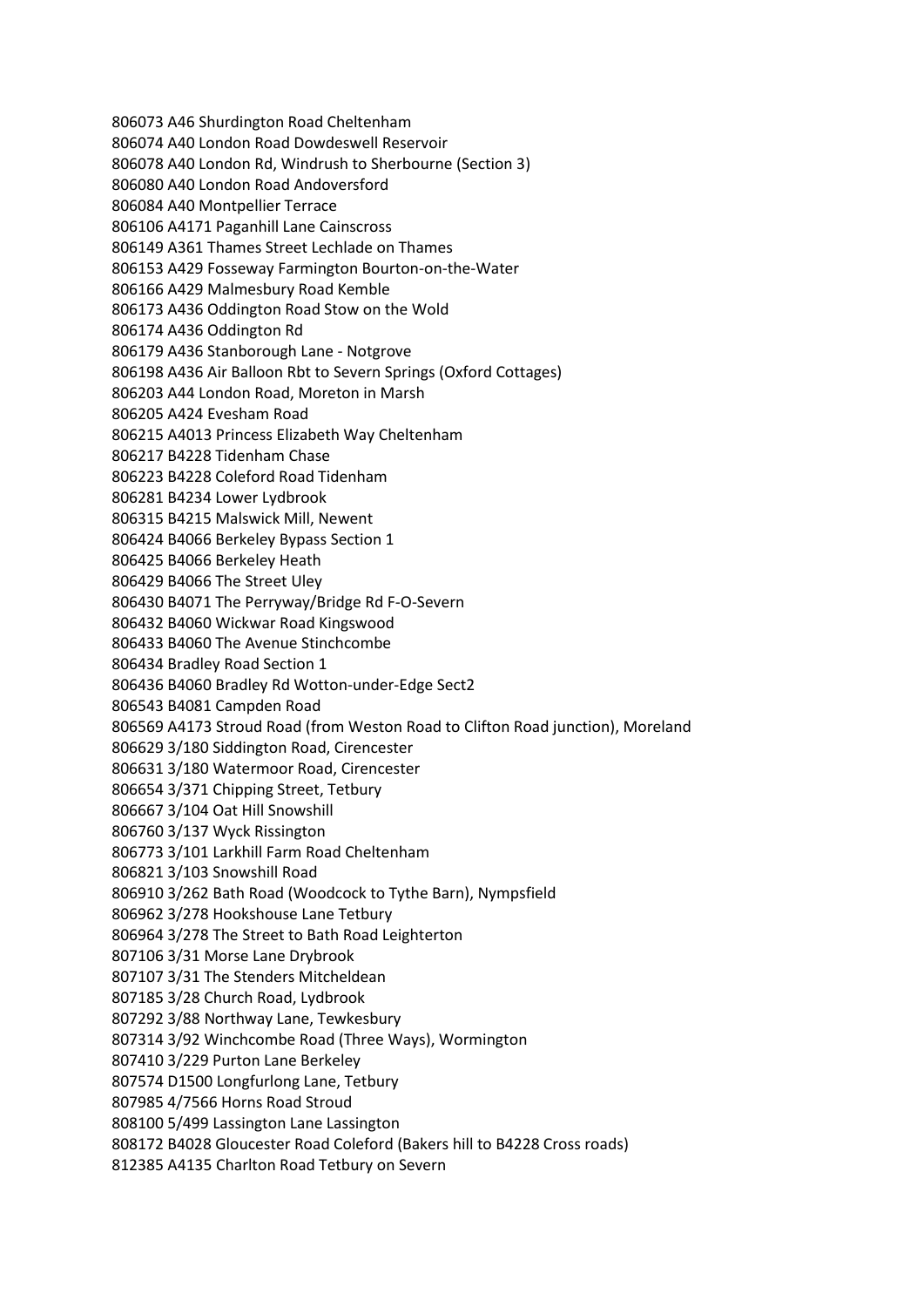A429 Toddenham Jct to Aston Magna Jct 4/83033 Shergar Close Abbeydale Phase 2 4/90378 Naunton Park Road, Cheltenham A429 Fosseway (Hollow Fosse Farm) 4/7590 Mosley Road, Cashes Green, Stroud Caernarvon Road 4/90763 Welch Road & Hesters Way, Cheltenham 4/3085 Lane off Ruspidge Road Cinderford 3/360 Tidenham Mini Rbts, Tutshill 3/19 Lambsquay Road, Milkwall B4432 Woodgate Road Mile End Coleford 4/114 Dockham Road, Cinderford B4231 Church Road & 3/5140 Station Road Lydney A4136 Staunton Road (Robinswood to Pike House) Coleford B4228 Chepstow Road, Trow Green B4228 Chepstow Road, Milkwall (Sling) A48 Minsterworth (Honeysuckle Cottage to start of Dual CWY) A48 Chaxhill 3/46 Goose Lane (Upper Rodley Road) Rodley 4/90341 Charlton Park Drive, Cheltenham 4/84523 St Lawrence Road, Gloucester B4075 Hales Road, Cheltenham (Sections only) A46 Shurdington Road (Cross Hands Rbt to the Shurdington Rbt) 3/30 Church Road jct with Paynes Pitch, Churchdown 4/7952 Yew Tree Way, Churchdown 4/90212 Longway Avenue and Parkwood Grove, Charlton Kings 4/90611 Moorend Grove, Leckhampton 4/83041 Glevum Way, Gloucester 4/90201 Oxford Way Norwich Drive & St David's Close Warden Hill 4/90050 Chase Avenue, Charlton Kings 4/90201 Salisbury Avenue Jct with Caernarvon Road, Cheltenham 3/329 Gloucester Street, Newent 5/481 Court Lane Newent 4/82 Church Hill English Bicknor (Eastbach Lodge) 4/8150 East Street, Tewkesbury 4/85049 Rectory Road, Matson 4/5486 Margaret Road, Tewkesbury 4/84043 Meadowleaze Gloucester Oldbury Road A438 Ashchurch Road and 3/370 Shannon Way Junction, Tewkesbury B4063 Cheltenham Road (London Road to Roundabout) Gloucester B4066 Crawley Hill & 3/262 Bath Road (Nympsfield Road) Nympsfield 4/80001 Priory Road (St Oswald's Jct to Gouda Way) Gloucester 3/325 Querns Lane, Cirencester Ashcroft road, Cirencester 3/138 Upper Rissington (Bourton Road to Mitchell Way) 4/85047 Underhill Road Matson Gloucester B4035 Church Street & Cider Mill Lane, Chipping Campden B4008 Bristol Road Gloucester (Severn Vale Rbt to School Lane) A429 Burford Road Cirencester (Between London Road and A419 Rbt) A48 Minsterworth (Apple Tree Public House to Church Lane)